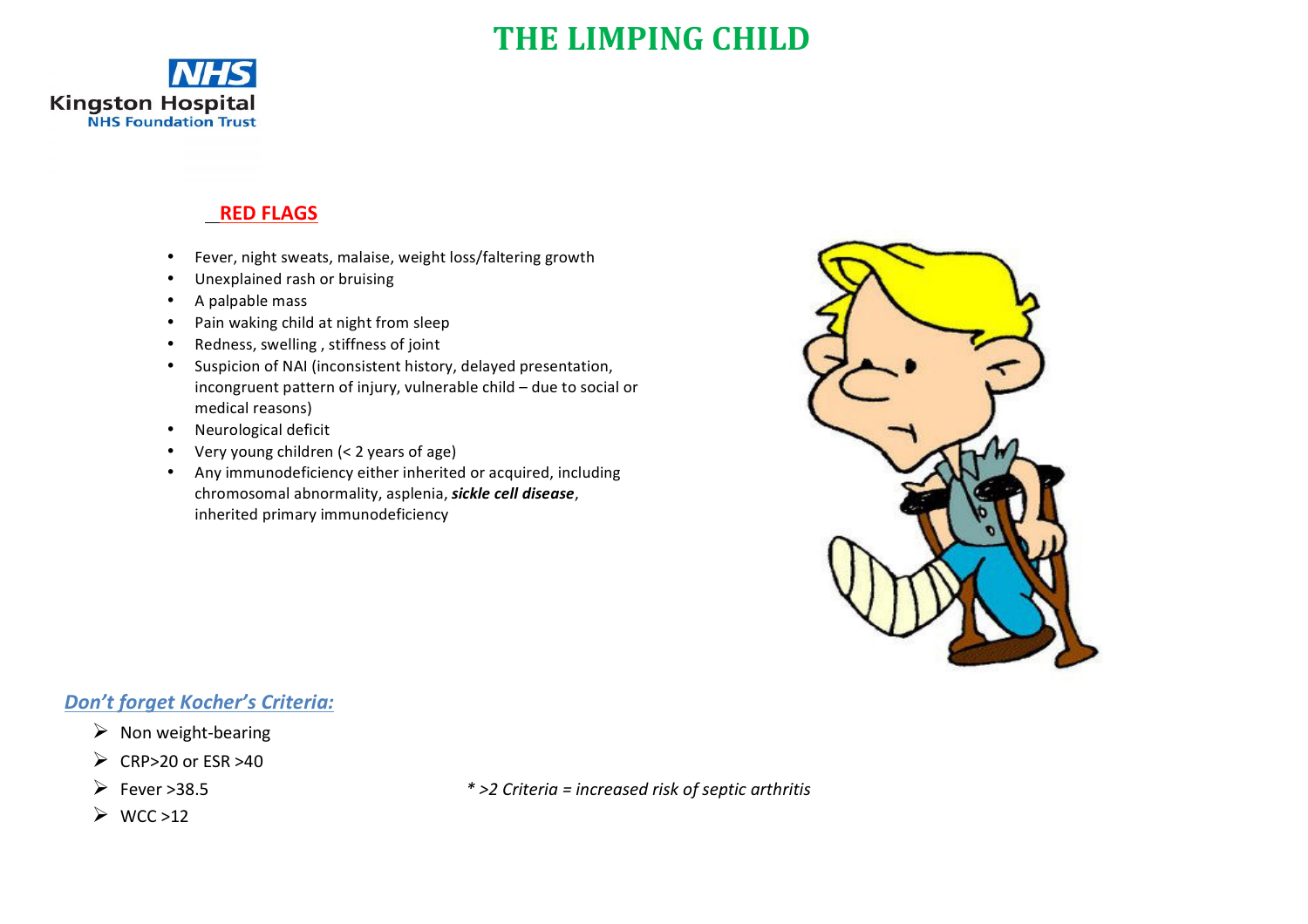# **THE LIMPING CHILD**



*\*\* Any non – weight bearing child with no apparent cause for limping after investigations MUST be discussed with a senior prior to discharge*